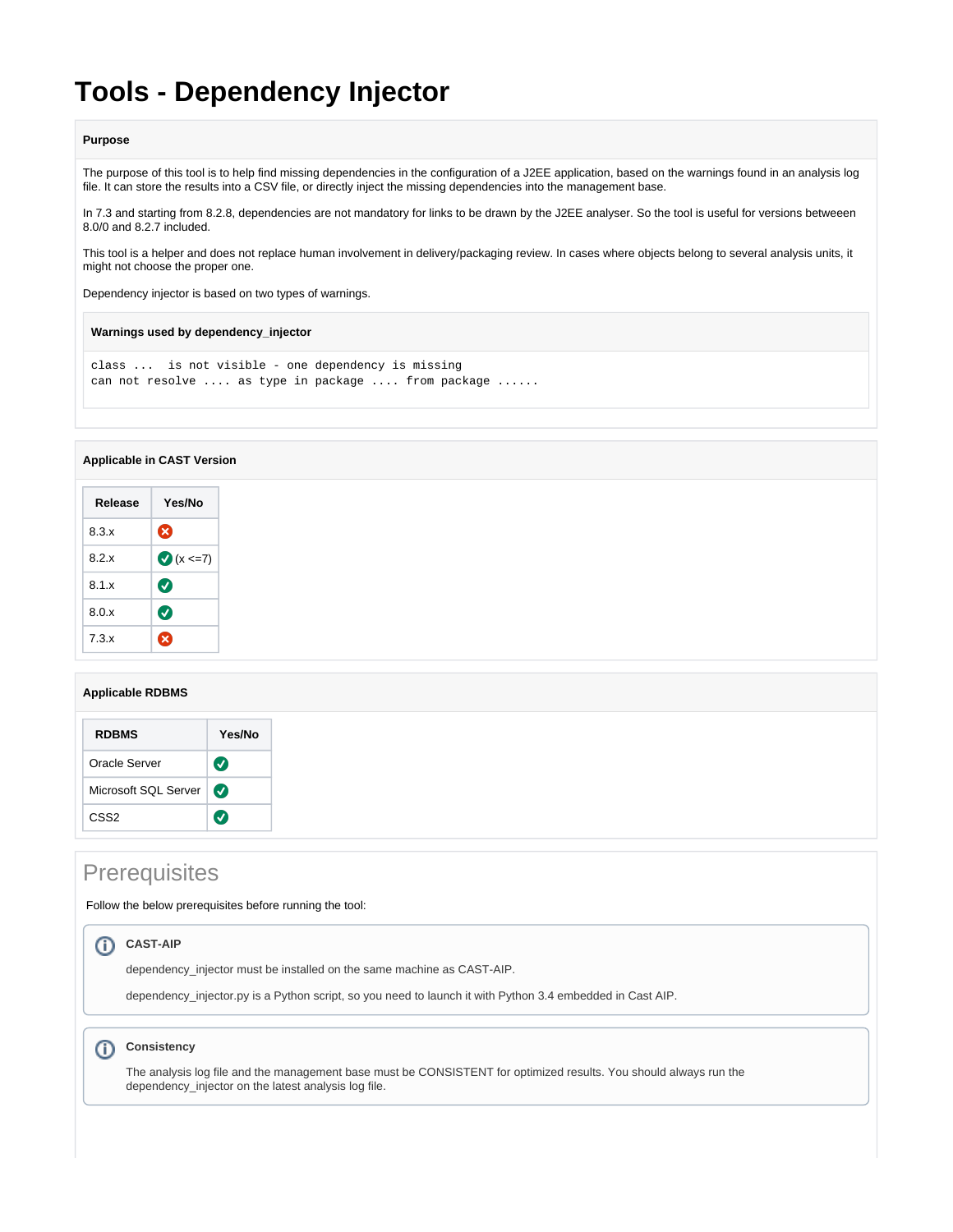### **(i)** No overlapping web analysis units

There must be no overlapping web analysis units in your configuration.

dependency\_injector relies on the analysis units the objects quoted in the warnings belong to. So it first performs a check on overlapping web analysis units and proceeds only if it finds none.

## <span id="page-1-0"></span>Scope

### **Warnings triggered by classes located in JAR files should be ignored**

Warnings triggered by classes located in JAR files cannot be fixed, as adding dependencies will not make them disappear. However, classes in JAR files are **EXTERNAL** objects.

so the analyzer will not draw any links starting from them anyway. So these warnings have no consequences on links and transactions.

### **Warnings whose source objects belong to several analysis units may not be solved**

If the source of the warning is implied in a warning like the following: 2017-11-28 15:04:23,340 - \_\_main\_\_ - WARNING - Source object [S:\Sources\APP\Analyzed\APP\_UTILITIES\WebContent\WEB-INF\struts-config.xml] belongs to several analysis units, please review pakaging / configuration

2017-11-28 15:04:23,340 - \_\_main\_\_ - WARNING - Source object [S:\Sources\APP\Analyzed\APP\_UTILITIES\WebContent\WEB-INF\struts-config.xml] belongs to : XXXXXX (id=58938, type=ECLIPSE), YYYYYY (id=151626, type=USER\_DEFINED) 2017-11-28 15:04:23,340 - \_\_main\_\_ - WARNING - Arbitrarily chose AU YYYYYYfor object [S: \Sources\APP\Analyzed\APP\_UTILITIES\WebContent\WEB-INF\struts-config.xml]

Then it means that dependency-injector is unable to determine for sure which analysis unit the object belongs. Anyway your configuration should be fixed.

## Usage

This tool must be used after a first analysis, as it takes an analysis log file for input. A first output will give the missing dependencies based on the warnings found in the first log. Add the missing dependencies, then re-run analysis.

Adding some dependencies helps resolution go further.... and new warnings can appear. Most big applications will require to run the {tool + new analysis} twice or three times

in order to suppress every warning.

You can stop iteration when the CSV output file for one run is identical to the previous one, OR when dependency-injector says : "0 dependencies were inserted"

After a maximum of 2 or 3 runs, all your warnings should be either explained (see [Scope](#page-1-0)) or removed.

## Launch Dependency Injector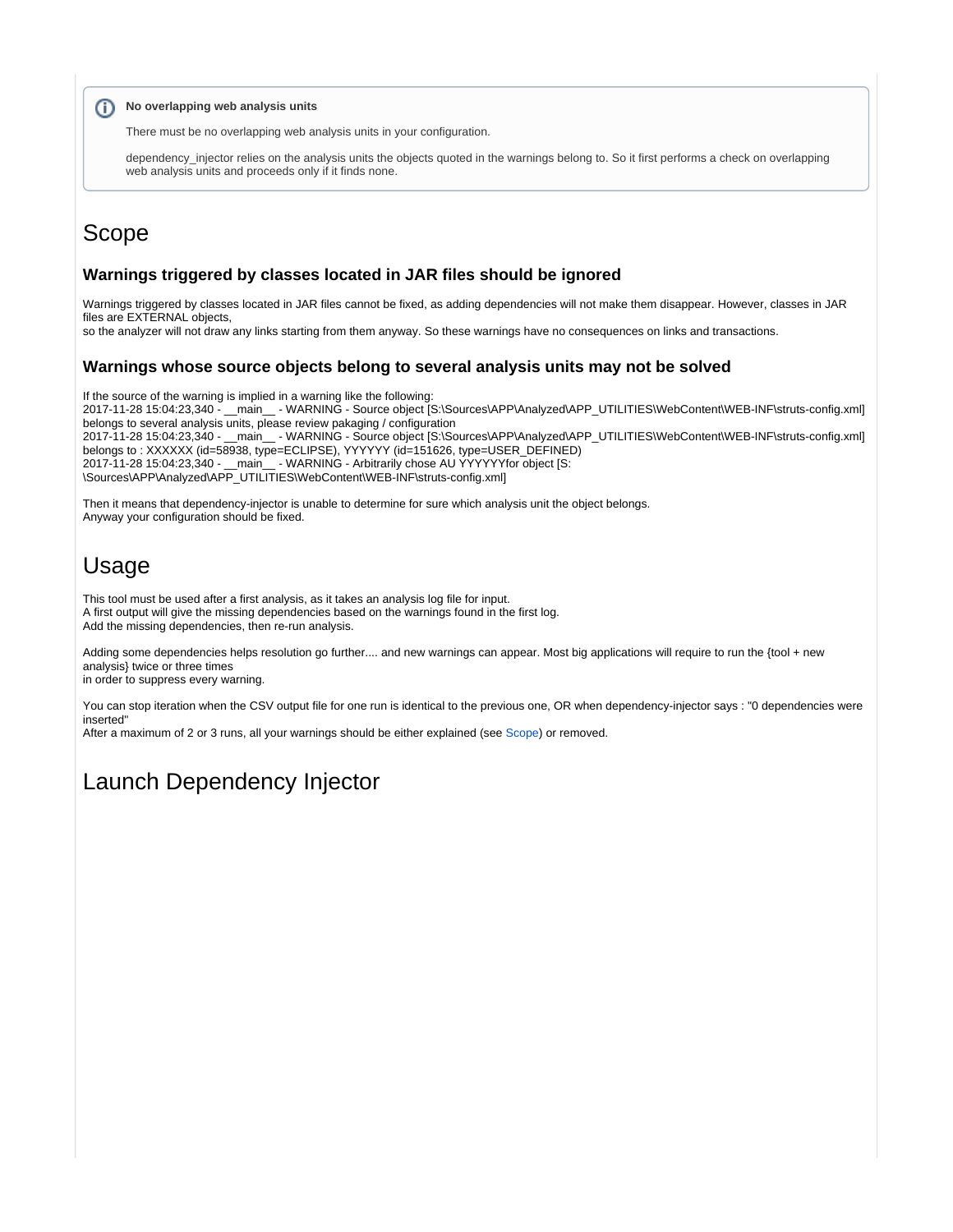**Usage**

**dependency\_injector.py** is a Python script, so you need to launch it with Pyhon 3.4 embedded in Cast AIP.

It must be used with one of the following sub-commands :

- **compute :** only compute the missing dependencies and save the results into a CSV file
- **inject :** takes as input a CDV file generated by the compute sub-command and injects the dependencies into the management base
- **all** : computes the missing dependencies, optionally saves the results into a CSV file, then injects the dependencies into the management base

Mandatory arguments :

- **host** : the hostname of the CSS server where the management base is installed
- mb : the name of the management base
- kb: the name of the knowlegde base
- **log** : dependency injector log file (not the analysis log)

Mandatory arguments for sub-command compute :

- **report :** the output CSV file where the tool will store the computed missing dependencies
- **input :** the input analysis log file

Mandatory arguments for sub-command all (note that argument **report** is optional if you use option **all)**:

**input** : the input analysis log file

Optional arguments :

- **port** : the port of the CSS server where the management base is installed (default : 2280)
- **user** : the user name used to connect to the CSS server (default : operator)
- **password** : the password used to connect to the CSS server (default : CastAIP)
- **verbose :** more details are given in the log file and on the standard output (default : False)

Open a CMD window, and navigate to the folder where you installed classpath\_checker. Type one of the following command-lines :

#### **Command-line**

<INSTALL\_FOLDER>\ThirdParty\Python34\python.exe dependency\_injector.py compute -host <CSS SERVER> -mb <MANAGEMENT\_BASE> -kb <KNOWLEDGE\_BASE> -i <ANALYSIS\_LOG\_FILE> -r <REPORT> -log <DEPENDENCY\_INJECTOR\_LOG>

<INSTALL\_FOLDER>\ThirdParty\Python34\python.exe dependency\_injector.py inject -host <CSS SERVER> -mb <MANAGEMENT\_BASE> -kb <KNOWLEDGE\_BASE> -r <REPORT> -log <DEPENDENCY\_INJECTOR\_LOG>

<INSTALL\_FOLDER>\ThirdParty\Python34\python.exe dependency\_injector.py all -host <CSS SERVER> -mb <MANAGEMENT\_BASE> -kb <KNOWLEDGE\_BASE> -i <ANALYSIS\_LOG\_FILE> -r <REPORT> -log <DEPENDENCY\_INJECTOR\_LOG>

## Output File

If you use compute subcommand, then the ouput will be CSV File with the following columns :

**Source\_ID** is the ID of the source analysis unit

**Source\_Name** is the name of the source analysis unit

**Source\_Type** is the type of discoverer that created the source analysis unit : for example, **MAVEN**, **ECLIPSE**, **J2EE\_FILE\_DISCOVERER**, or **User-Defined** if it was created by hand. This piece of information can help you understand why the dependency was not discovered.

**Target\_ID** is the ID of the target analysis unit

**Target\_Name** is the name of the target analysis unit

**Target\_Type** is the type of discoverer that created the target analysis unit : for example, **MAVEN**, **ECLIPSE**, **J2EE\_FILE\_DISCOVERER**, or **User Defined** if it was created by hand. This piece of information can help you understand why the dependency was not discovered.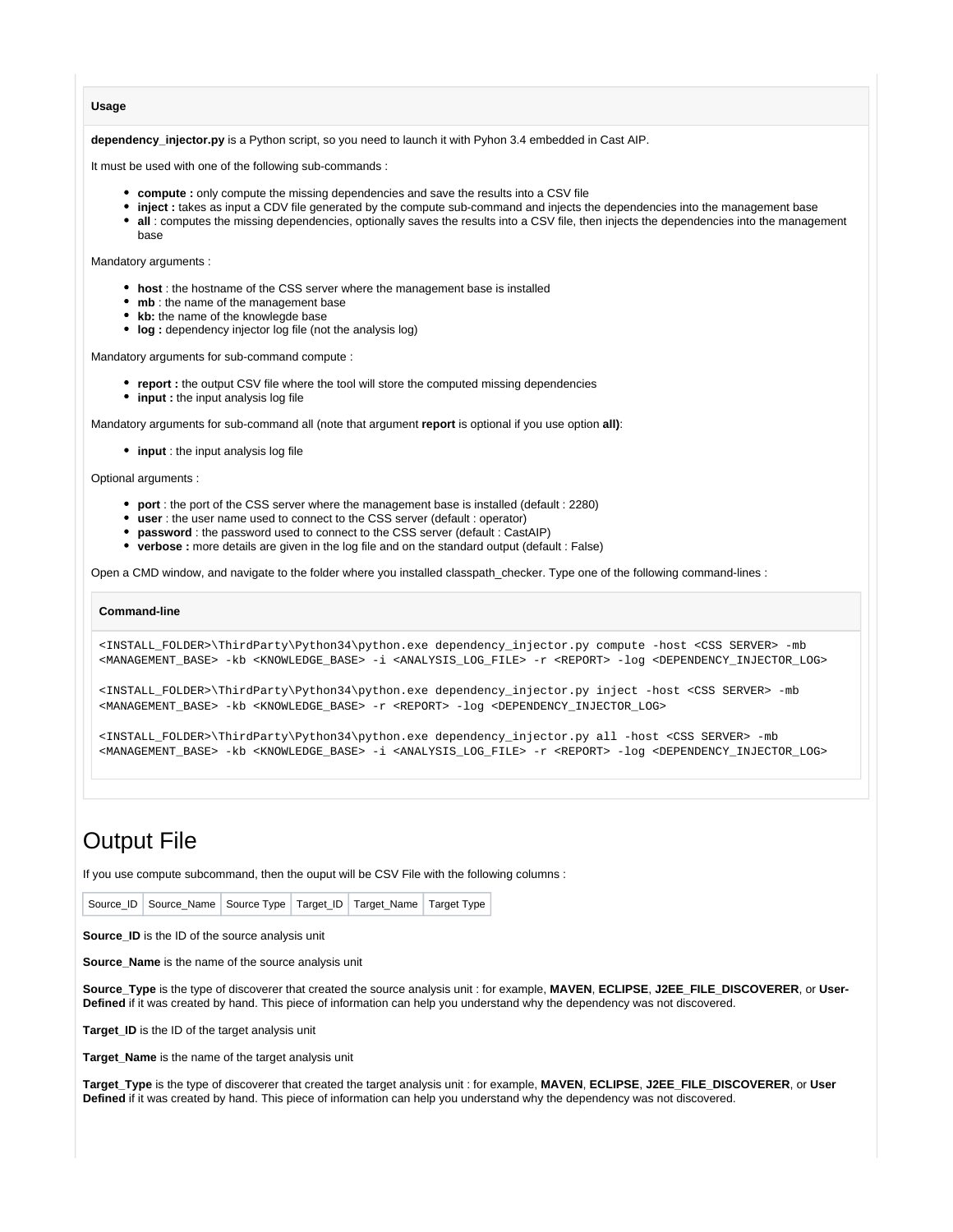## Command-line output

### **Sub-command compute:**

If the name of the analysis log file does not match one of the entries for column **execution\_log** of table **cms\_j2ee\_analysis** in Management Base, then you have the following warning message. You are allowed to proceed by typing yes, because the file could have been copied and renamed.

```
Log-MB consistency
C:\temp\Tools\DependencyInjector>"C:\Flat Service Packs\8.2.7\ThirdParty\Python34\python.exe" 
dependency_injector.py compute -host localhost -mb app_mngt -kb app_local -i C:\temp\10341\HELLO.castlog -r C:
\temp\10341\TKB.csv -log C:\temp\10341\TKB.log
Castlog file HELLO.castlog does not seem to be the last analysis log file
The last log file should be in this list, unless it was renamed :
[My Source file based execution unit_2856-20180209203535.castlog]
Using the wrong log may lead to inconsistent results. Do you want to proceed ? [y/N]
```
If you have overlapping web analysis units in the Management Base, **dependency\_injector** will tell you which ones, suggest some action and exit

### **Overlapping web analysis units**

```
Analysis unit Generated (id=127386) is overlapping with analysis unit yyy (id=7361)
S:\Sources\APP\Analyzed
S:\Sources\APP\Analyzed\zzzzz\yyy\.project
```
Analyis unit Generated (id=127386) is overlapping with analysis unit kkkk-server-jar (id=130297) S:\Sources\INSTAR\Analyzed S:\Sources\INSTAR\Analyzed\kkkk-server\pom.xml

Done

Cannot run until all the overlapping web analysis units are fixed, else results will be wrong. Fix suggestions :

- Disable web for one of the overlapping analysis units
- or change the root path of one of the analysis units so that it does not overlap the other one
- or merge the overlapping analysis units into one unique web analysis unit

If no overlap is detected, then **dependency\_injector** starts parsing the analysis log file and resolves the source analysis units and the target analysis units. Then it computes the missing dependency graph, taking transitivity into account. Then saves the results to the output file

### **Parsing the analysis log file**

Analyzing file C:\temp\10341\APP-10341.castlog Found 589 warnings Found 530 distinct issues at the object level Resolving 178 source objects... ... to 60 source analysis units Resolving 279 target objects... ... to 27 target analysis units Found 98 missing dependencies Computing missing dependency graph Ignoring 16 dependencies due to transitivity Remaining 82 missing dependencies Saving results to output file C:\temp\10341\TKB.csv

Do not forget to send file C:\temp\10341\TKB\_20180227103110.drr to CAST R&D